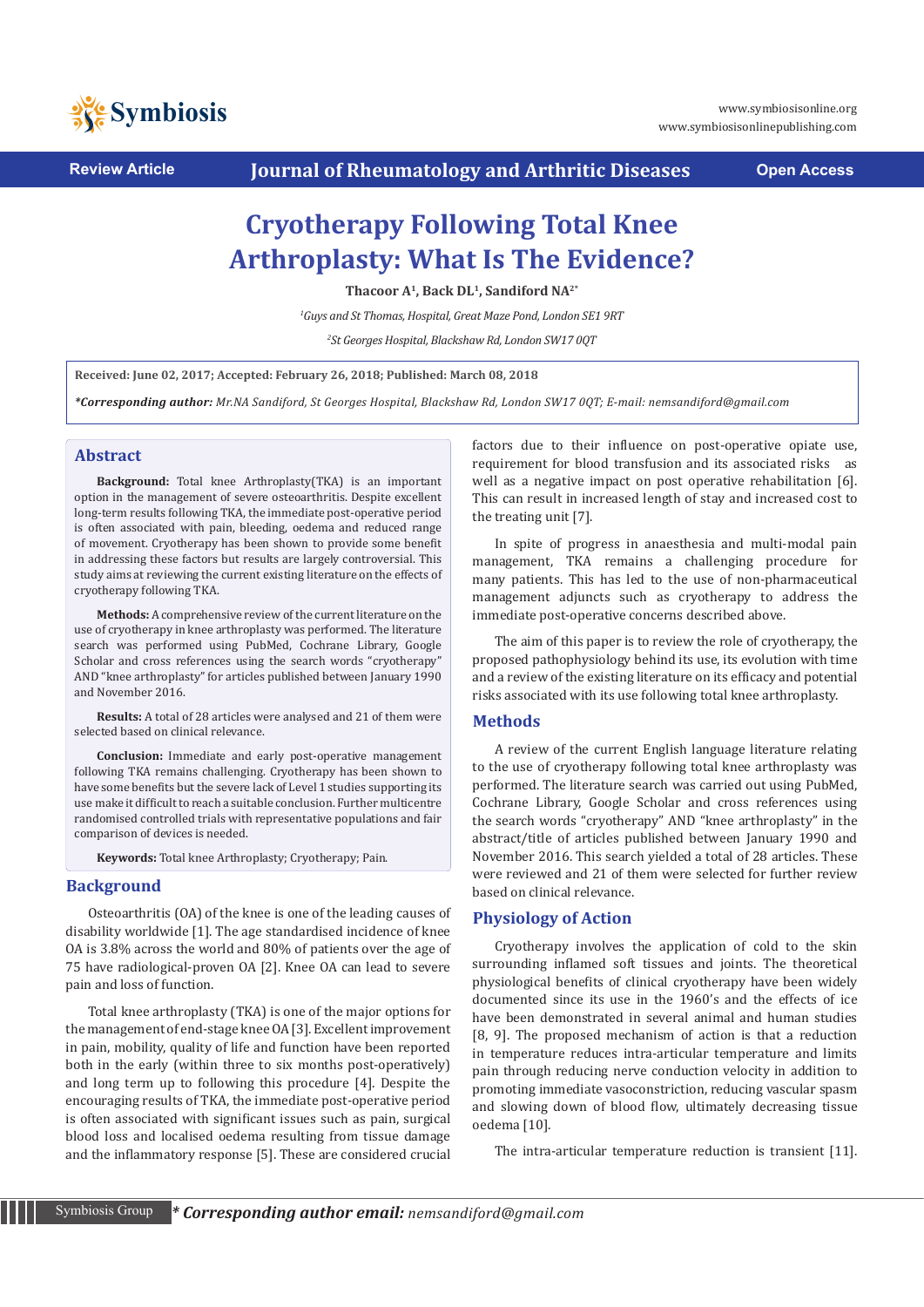Studies in animal models have demonstrated that excessively low temperatures or prolonged cooling results in a paradoxical increase in local oedema [12]. Despite immediate vasoconstriction and reduction in blood flow, cryotherapy could lead to delayed vasodilation and disruption of secondary haemostasis. Evidence also exists, showing that local application of ice could impair haemostasis, leading to prolonged bleeding time, increased clotting time, reduced platelet aggregation and increased clot formation time although this has not been shown to be an issue in patients without pre existing coagulopathy [13].

Some authors have reported limited benefit of cryotherapy on alleviating pain or reducing blood loss and inconsistent findings on decreasing swelling and improving mobility post TKA. The following discussion addresses these issues [14-16].

# **Results**

[Table 1]

| Table 1: Summary of results from existing literature |      |                             |       |                                       |                                             |                                         |                                      |
|------------------------------------------------------|------|-----------------------------|-------|---------------------------------------|---------------------------------------------|-----------------------------------------|--------------------------------------|
| <b>Author</b>                                        | Year | <b>Study Type</b>           | $N =$ | Significant<br><b>Benefit in Pain</b> | <b>Significant Benefit</b><br>in Blood Loss | <b>Significant Benefit</b><br>in Oedema | Significant<br><b>Benefit in ROM</b> |
| Adie                                                 | 2012 | Meta-analysis               | 322   | No                                    | No                                          | N <sub>o</sub>                          | No                                   |
| Albrecht                                             | 1997 | Prospective RCT             | 312   | Yes                                   | $\overline{\phantom{a}}$                    |                                         | Yes                                  |
| Desteli                                              | 2015 | Prospective RCT             | 87    | No                                    | Yes                                         |                                         | $\overline{\phantom{a}}$             |
| <b>Gibbons</b>                                       | 2001 | Prospective RCT             | 60    | No                                    | Yes                                         |                                         | No                                   |
| Healy                                                | 1994 | Prospective RCT             | 105   | No                                    | No                                          | No                                      | No                                   |
| <b>Kullenberg</b>                                    | 2006 | Prospective RCT             | 86    | Yes                                   | Yes                                         |                                         | Yes                                  |
| Kuyucu                                               | 2015 | Prospective RCT             | 60    | Yes                                   | No                                          |                                         | Yes                                  |
| Levy                                                 | 1993 | Prospective RCT             | 80    | Yes                                   | Yes                                         | N <sub>o</sub>                          | Yes                                  |
| Morsi                                                | 2002 | Prospective RCT             | 60    | Yes                                   | Yes                                         | Yes                                     | Yes                                  |
| Ni                                                   | 2015 | Systematic review<br>of RCT | 660   | Variable                              | Yes                                         | $\overline{\phantom{a}}$                | $\qquad \qquad \blacksquare$         |
| Smith                                                | 2002 | Prospective RCT             | 84    | No                                    | No                                          | No                                      | No                                   |
| Wittig-<br>Wells                                     | 2015 | Prospective RCT             | 29    | N <sub>o</sub>                        | $\overline{\phantom{a}}$                    | $\overline{\phantom{a}}$                | $\overline{\phantom{a}}$             |

## **Pain**

Kullenberg et al observed significantly better early range of movement, pain control and patient satisfaction in patients treated with cryotherapy compared to epidural anaesthesia in 86 patients following TKA [17]. Similar findings were reported by Morsi and Albrecht who found that continuous cold application resulted in greater than 50% reduction in analgesic demands [18, 19]. Levy and Marmar noted mild improvements in narcotic analgesia demands post-operatively when cold compressive dressings were used [20]. Ni et al found that cryotherapy decreased pain on the second post-operative day only, but not the first or third day [21].

Adie et al undertook a systematic review and meta-analysis of 11 prospective RCTs on cryotherapy post-TKA and found no improvement in pain and analgesia requirements [22]. They noted significant heterogeneity in the studies included and a lack of patient reported outcomes which potentially influences the significance of their results. Smith et al and Gibbons et al reported no significant reduction in pain using cold compression dressings when compared to a Robert Jones bandage [23, 24]. Gibbons' group applied cold therapy for 75% less time than bandages in the early post operative period.

There is growing evidence that the use of cryotherapy together with pharmaceutical analgesia is increasing in popularity although Wittig-Wells et al found no reduction in pain or improvement in patient satisfaction investigated short-term use of cryotherapy with analgesia compared to analgesia alone [25, 26]. The number of patients included in this study was small however.

## **Blood loss**

Levy and Marmar reported a significant reduction in post operative blood loss in patients treated with cold therapy compared to controls in a cohort of patients who underwent 10 bilateral and 80 unilateral TKA's [20]. Similar findings were reported by Ni et al [21]. Desteli et al assessed the effect of using cryotherapy performed both pre and post TKA [27]. They concluded that this approach was effective at reducing perioperative and post-operative haemorrhage. Similarly Gibbons et al observed less blood loss in the surgical drains of patients in the cryotherapy group [24]. Morsi also concluded that continuousflow cold therapy was advantageous in reducing blood loss following TKA [18].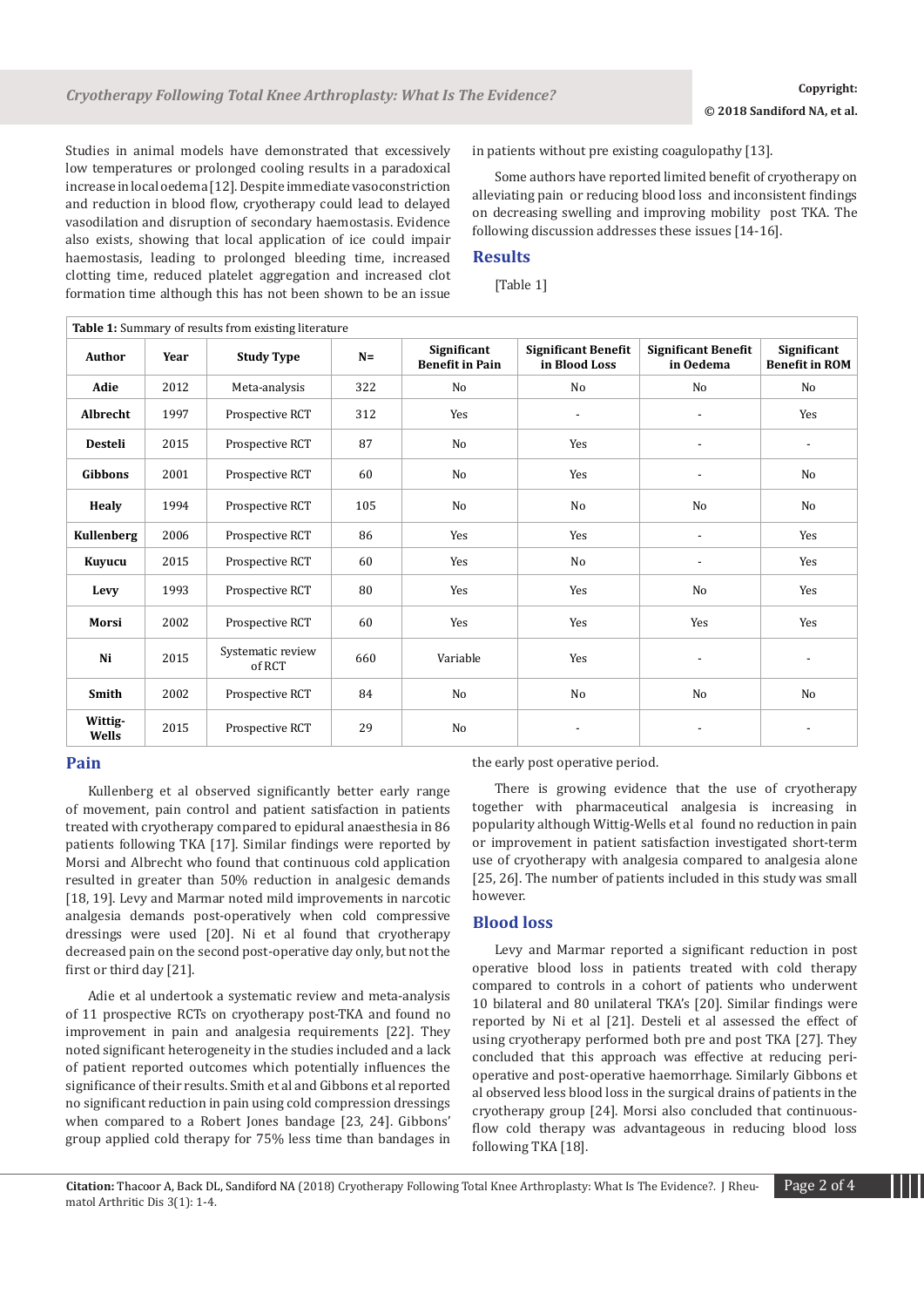In contrast to the above studies Smith et al and Kuyucu et al found no significant reduction in post operative blood loss with the use of cold therapy although analgesic requirements in patients recieving cryotherapy was significantly reduced [15, 22].

## **Post Operative Swelling**

Relatively few authors have investigated the effects of cryotherapy on post-operative swelling and oedema. Smith et al found limited benefit of using cold therapy when compared to compression bandages up to 48 hours post TKA in their randomised controlled trial [23]. Contrasting results were reported by Healy where a positive effect was noted with cryotherapy only when ice was exchanged every 1-2hours and a negative effect in the other patient group where ice was exchanged less frequently every 4h [28]. Levy and colleagues reported no improvement in post-operative oedema when cryotherapy was applied [20].

## **Range of Motion**

Kullenberg et al noted an increased range of flexion from 63 degrees to 75 degrees when cryotherapy was used post TKA in their study of 86 patients [17]. An improvement in range of motion post-operatively from 53 degrees on post-operative day (POD) 7 to 77 degrees on POD 14 in the cold compression group compared to 44 degrees of POD 7 to 65 degrees on POD 14 in the control group was noted by Levy and Marmar in their randomized controlled trial [20]. Another randomized controlled trial looking at the effects of Cryo/Cuff (Aircast, Vista, CA, USA) application noted better functional knee scores (Knee Society Scores) in this patient group [15]. These findings are however in contrast to those from Healy's study where Cryo/Cuff dressing application was not associated with increase in range of motion post-operatively at any point [28]. Similarly, Gibbons et al found no improvement in post-operative motion associated with the use of cryotherapy [24].

## **Evolution of Cryotherapy**

Cryotherapy has gradually evolved over time. First generation cold therapy included basic gel packs and crushed ice in plastic bags. Second generation includes circulating ice water promoting cold therapy such as Cryo/Cuff while third generation devices enable electronic control of continuous cold therapy [27].

A large disparity in the use of cryotherapy worldwide exists due to conflicting evidence relating to its benefits. Third generation cryotherapy providers stated that this conflicting evidence was linked to improper cooling technique as traditional ice packs are unable to guarantee a sustained fixed temperature during cooling. This has led to the development of new advanced cryotherapy devices providing continuous extended cooling using continuous flow of cold air. Bech et al compared the use of a continuous cooling icing device (DonJoy Iceman, DJO Canada, Mississauga, ON) against intermittent cooling via a standard ice bag in the first 48h post-operatively and found no difference in pain or blood loss [16]. Thienpont also noted no difference in post-operative pain, analgesic consumption, post-operative ROM, swelling or blood loss, in patients receiving advance cryotherapy versus cold packs [29]. The authors concluded that the higher economic costs of advance cryotherapy conferred no advantages over cheaper and more readily available ice packs.

## **Cryopneumatic Devices**

Interest has recently grown in the combined use of compression and cooling therapy through Cryopneumatic devices. Maximising range of motion (ROM) is a major objective post-TKA. However, Su et al found no difference for ROM, swelling or functional testing between a cryopneumatic device (Game Ready) and ice packs [30]. Similar findings were also reported by Holmström and Härdin in a prospective, randomized controlled study for the Cryo/Cuff when compared to epidural anaesthesia following un-compartmental knee arthroplasty [31]. However, better outcomes were demonstrated in two-stage bilateral TKAs by Morsi with the use of these devices [18].

#### **Risks of Cryotherapy**

Cryotherapy does have potential risks associated with its use. Human skin can be directly affected by hypothermia. Prolonged duration and overly low temperatures applied in addition to excessively high pressures, can compromise skin circulation [27]. Frostbite occurs at temperatures around 10oC and prolonged cooling less than 5oC can result in necrosis and thrombosis [29]. It has been suggested that cryotherapy should be contraindicated in individuals with cold urticaria, cryoglubinemia and paroxysmal cold haemoglobinuria [24]. In addition, it has been recommended that at least 20 minutes of cessation should be encouraged between 2-hour long cryotherapy sessions [30].

#### **Conclusion**

Management of post-operative pain following total knee arthroplasty still poses a challenge. Non pharmaceutical adjuncts such as cryotherapy are becoming increasingly popular and have evolved from simple ice packs to more refined devices employing electronically controlled cold fluid or air circulation. Current published evidence supporting its use is controversial. This is potentially due to variation in the devices used and their application (type, frequency or duration). It is therefore difficult to derive a firm conclusion on the benefits of its use. Further research in the form of multicentre randomised controlled trials with representative patient populations are needed to examine the effect of cryotherapy on post operative pain management, length of stay, post operative function post total knee arthroplasty and also to compare the devices available.

## **References**

- 1. [Cross M, Smith E, Hoy D, Carmona L, Wolfe F, Vos T, et al. The global](https://www.ncbi.nlm.nih.gov/pubmed/24550173)  [burden of rheumatoid arthritis: estimates from the global burden of](https://www.ncbi.nlm.nih.gov/pubmed/24550173)  [disease 2010 study. Ann Rheum Dis. 2014; 73\(7\):1316-1322. Doi:](https://www.ncbi.nlm.nih.gov/pubmed/24550173)  [10.1136/annrheumdis-2013-204627](https://www.ncbi.nlm.nih.gov/pubmed/24550173)
- 2. [Arden N, Nevitt MC. Osteoarthritis: epidemiology. Best Pract Res Clin](https://www.ncbi.nlm.nih.gov/pubmed/16483904)  [Rheumatol. 2006; 20\(1\):3-25. Doi: 10.1016/j.berh.2005.09.007](https://www.ncbi.nlm.nih.gov/pubmed/16483904)
- 3. [Ranawat CS. History of total knee replacement. J South Orthop Assoc.](https://www.ncbi.nlm.nih.gov/pubmed/12597066)  [2002;11\(4\):218-226](https://www.ncbi.nlm.nih.gov/pubmed/12597066)